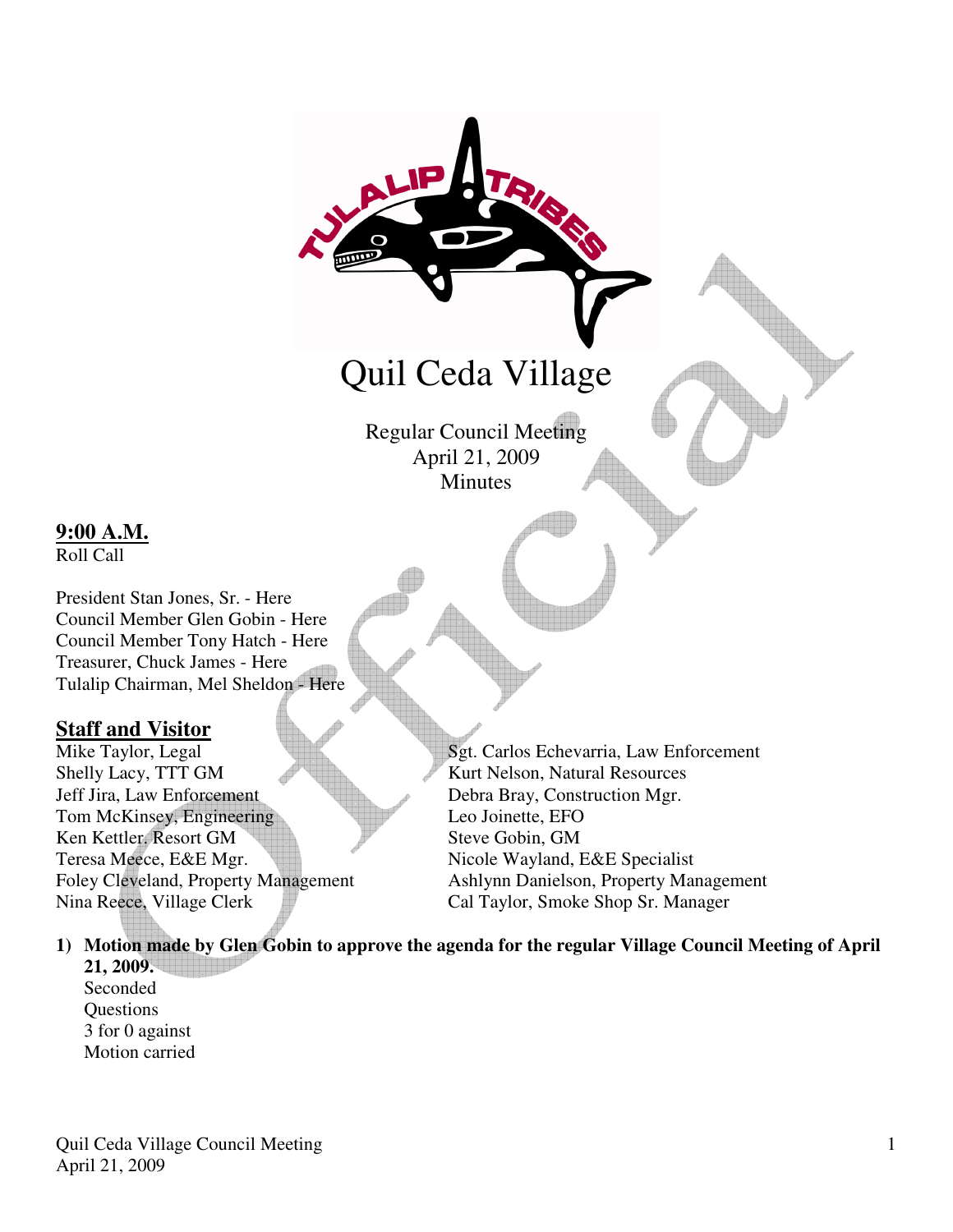**2) Motion made by Glen Gobin to approve the minutes for the regular Village Council Meeting of March 17, 2009.** 

Seconded **Ouestions** 3 for 0 against Motion carried

## **Law Enforcement**

### 3) Police Report

Discussion: Carlos Echevarria, Jeff Jira, Glen Gobin, Mel Sheldon, Steve Gobin, Stan Jones Sr., Handout for March 21 thru April 21, 2009. The only large event held in the Village this past month was the MS walk beginning at the Tulalip Amphitheatre. Thousands of walkers participated. The event was successful and uneventful (no problems). High speed chase occurred going through Quil Ceda Village. The chase began off the Reservation and ended off the Reservation with an arrest made by Snohomish Co Sheriff. Most collisions occur on Quil Ceda Blvd. Saturdays and Sundays seem to be the busiest with most activity happening then. The drug task force has stepped up and has arrested some individuals involved in prostitution. There is no tolerance for this activity. Casino security, surveillance and law enforcement are working together but are becoming more pro-active in curbing illegal activity. The economy is causing more people to shoplift and sleep in their vehicles. Law enforcement is monitoring all vehicles that appear to be loitering within the Village. Has Boom City approached Law enforcement or Quil Ceda Village to work out arrangements for the upcoming season? The committee has not provided a traffic plan.

# **Construction**

# 4) FYI-116<sup>th</sup> Street Stream Alignment Project

Discussion: Debra Bray, Glen Gobin,

 Tulalip has received \$2 million is stimulus money for this project. There are eight different permits that are required for this project. Snohomish County has committed \$500,000 to the project. The culvert was put in by Snohomish County. Snohomish County is working with Tulalip on this. TERO applies to this project. They are planning on going out to bid on May 5 with project beginning in June with completion by September 2009. TERO and Indian Preference should apply to all federally funded projects within five miles of the Reservation. TERO needs to get involved.

## Update: Tribal Gas Station.

Discussion: Steve Gobin, Stan Jones, Chuck James, Glen Gobin, Mel Sheldon,

 The bid for clearing and grubbing should be going out next week. The team is meeting with construction firms as well as national brand oil companies. Tulalip needs to decide if they want to be branded or not. The benefits and negative problems need to be weighed. This project needs to move quickly if the time schedules are to be met. The team will meet with the board to go over more specifics. Branded stations can provide a more consistent flow of fuel. Unbranded stations may not receive all the supply they ask for if there is a shortage. Staff understood that the design would be sole sourced but the actual design construction would go out to bid to the Tribal membership. Staff was told to work with the liquor store staff so a convenience store operation would be seamless with the current stores. PNE is basically acting as the General but a contract is not signed, yet. Could this be put on the weekly meeting for an update at the Tuesday meetings? The GM has no problem with having a project team meeting on the gas station.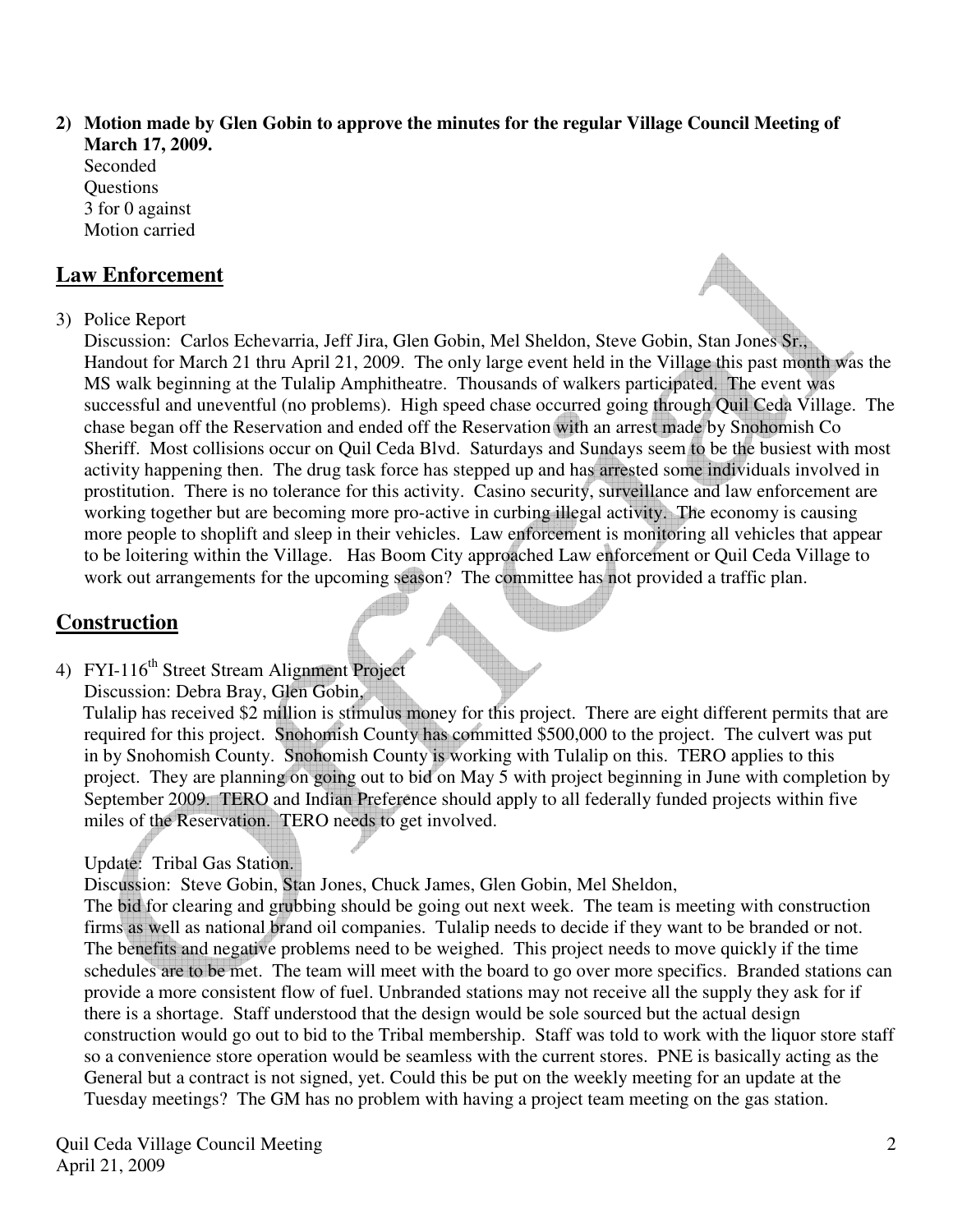## **Tulalip Data Services**

5) **Motion made by Glen Gobin to approve resolution No. 2009-008 authorizing the Village to fund the cost of a server and bar coding software to be used exclusively for tracking items stored in the QCV Storage Facility at a cost not to exceed \$14,000.00 (fourteen thousand dollars) with funding to come from unallocated tax revenue from the period ending 12-31- 2009.**

Seconded

 Questions: Is this just for Quil Ceda Village. Are the other departments doing something similar? It will still be a couple of weeks before move-in date. The system will track everything in the building. It will scan and have barcoding. This is a secure building. Access will be limited.

3 for 0 against

Motion carried

Discussion: Steve Gobin,

## **Travel**

6) Report-FYI Discussion: Steve Gobin The report is for out of state travel. It does not include travel to Olympia during the legislative session.

## **Contracts**

7) Cascadeo Corporation - \$42,000

 To provide design, installation and configuration of high speed internet access (HSIA) provisioning systems and equipment for Tulalip Broadband giving the ability to remotely program and monitor residential services and provide technical support for cable TV and HSIA from a single call center. In-depth training for staff in operation, maintenance and repair of the new provisioning systems.

 Discussion: This contract will save \$5,500 per month. It is for approximately one year. Broadband and TDS will train staff on this system. Staff will be cross trained. After the initial contract, the Tribe will see a 100% return on this investment.

## **Budget Report as of 2-28-2009-FYI**

- 7) Administration, Finance, Maintenance No report
- 8) Construction & Economic Development No report
- 9) Engineering Services No report
- 10) Events & Entertainment No report
- 11) Government Affairs No report
- 12) Human Resources No report
- 13) Property Management No report
- 14) Smoke Shop

Quil Ceda Village Council Meeting April 21, 2009